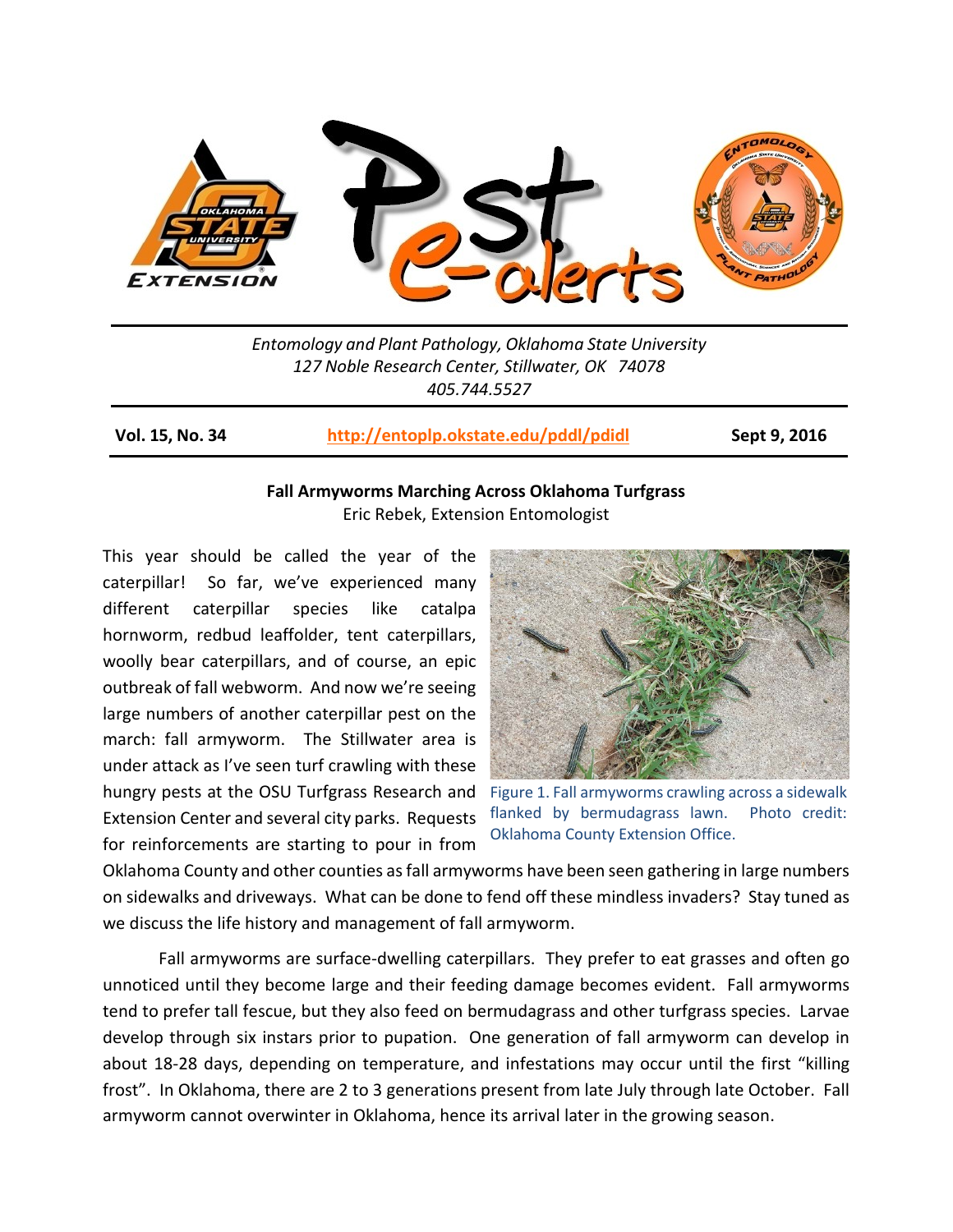

Figure 2. (Left) Head capsule of fall armyworm showing distinct "Y"- shaped marking in front of head. (Right) Late instar fall armyworm feeding on wheat. Photo credit: Todd Gilligan, CSU, Bugwood.org and Clemson University – USDA Cooperative Extension Slide Series, Bugwood.org, respectively.

Mature fall armyworms measure 1½ inches long when fully grown. Their body color can range from green to brown or black, and they have a distinct stripe along each side of the body. Their head capsule has a prominent, inverted, white "Y" at the front. A magnifying glass or hand lens may be needed to see this characteristic on smaller larvae. Small larvae do not consume the entire leaf tissue; they scrape off all green tissue, leaving a clear membrane that gives the leaf blade a "window pane" appearance. Large larvae can chew through the entire leaf. On golf courses, fall



Figure 2. Feeding damage from fall armyworm.

armyworms may migrate to greens and cause damage similar to black cutworm.

Feeding activity by flocks of birds can serve as a sign that armyworms are present. Fall armyworms can be detected through close examination of the turf, or by using a soapy water flush. A soapy water flush involves mixing 1 tablespoon of lemon-scented dish soap per gallon of water and pouring the solution over several small areas of damaged turf. If present, larvae should be visible within 30 to 60 seconds as they become irritated by the soapy water and leave their hiding places in the thatch. If 3 to 4 larvae are found per square foot, treatment may be warranted in commercial turf or golf courses. For homeowners, carefully consider the need to control fall armyworms. Some cool-season turfgrass could recover from a fall armyworm infestation late in the year without treatment, and bermudagrass and zoysiagrass lawns may be only slightly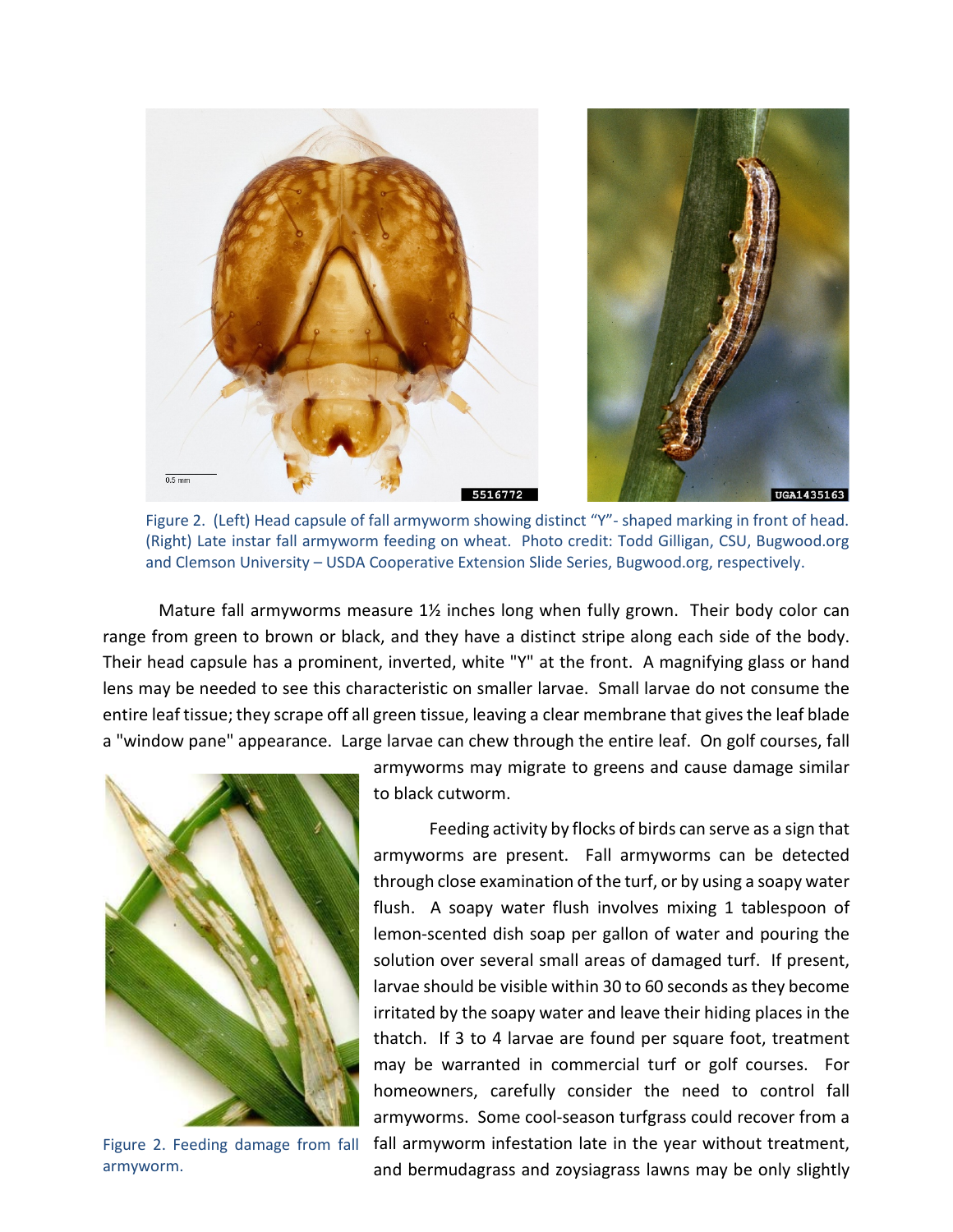damaged and not warrant treatment. However, early indications this year suggest chemical treatment will be needed in many areas, especially for protecting cool-season turfgrass.

There are many insecticides that are registered for control of fall armyworms that can provide excellent control. I've provided several suggestions below for both commercial applications and homeowner use. Note that products containing microbial active ingredients (i.e., Bt and spinosad) should be applied when caterpillars are small for maximum effectiveness. If choosing between granular and liquid applications, keep in mind that granular products are a bit slower acting, and require watering for activation. As always, read the insecticide label for important information about using the product safely and effectively.

| <b>Active Ingredient</b>                            | Class*     | <b>Trade Names</b>                                                      | <b>Use</b>        |
|-----------------------------------------------------|------------|-------------------------------------------------------------------------|-------------------|
| <b>Acephate</b>                                     | 1B         | Orthene Turf, Tree & Ornamental WSP                                     | $\mathsf{C}$      |
| <b>Bacillus thuringiensis var.</b><br>kurstaki (Bt) | <b>11A</b> | <b>Safer Garden Dust</b><br><b>Dipel Pro DF</b>                         | H<br>$\mathsf{C}$ |
|                                                     |            | Javelin WG                                                              | $\mathsf{C}$      |
| <b>Bifenthrin</b>                                   | 3A         | Ortho Bug-B-Gon Max Lawn & Garden Insect Killer<br>Talstar <sup>+</sup> | H                 |
|                                                     |            | Onyx Prot                                                               | $rac{C}{C}$       |
| <b>Carbaryl</b>                                     | 1A         | Sevin SL Carbaryl Insecticide                                           |                   |
| Chlorantraniliprole                                 | 28         | Acelepryn<br>Acelepryn G                                                | $\overline{c}$    |
| Chromobacterium subtsugae<br>strain PRAA4-1         | M          | <b>Grandevo PTO</b>                                                     | $\mathsf{C}$      |
| <b>Cyfluthrin</b>                                   | 3A         | Tempo<br>Bayer Advance Power Force Multi-Insect Killer Conc.            | $\mathsf{C}$<br>H |
| <b>Deltamethrin</b>                                 | 3A         | <b>Deltagard G</b><br>Enforcer BugMax Insect Killer Conc.               | $\mathsf C$<br>H  |
| <b>Indoxacarb</b>                                   | 22A        | Provaunt                                                                | $\mathsf C$       |
| Lambda Cyhalothrin                                  | 3A         | <b>Demand CS</b><br><b>Scimitar CS</b>                                  | $\overline{C}$    |
| <b>Permethrin</b>                                   | 3A         | Astrot<br>Perm-up 3.2 EC+                                               | $\mathsf{C}$      |
| <b>Spinosad</b>                                     | 5          | <b>Conserve SC Turf &amp; Ornamental</b>                                | $\mathsf C$       |
| <b>Trichlorfon</b>                                  | 1B         | Dylox 420 SL Turf & Ornamental                                          | $\mathsf{C}$      |

\* Rotate among different pesticide classes to reduce risk of insecticide resistance developing in the target population (M = microbial)

† Restricted Use Pesticide

C = commercial, H = homeowner